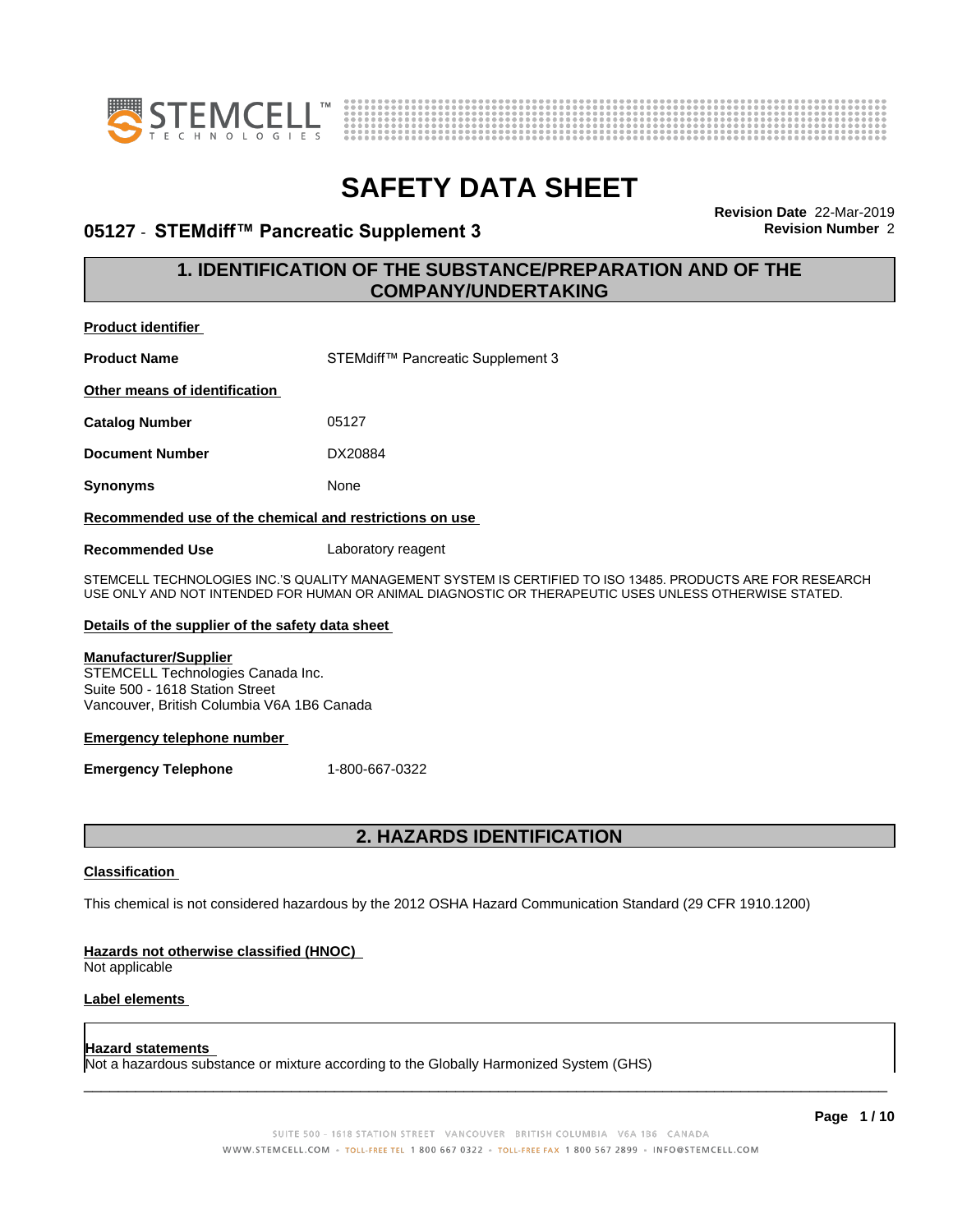



# \_\_\_\_\_\_\_\_\_\_\_\_\_\_\_\_\_\_\_\_\_\_\_\_\_\_\_\_\_\_\_\_\_\_\_\_\_\_\_\_\_\_\_\_\_\_\_\_\_\_\_\_\_\_\_\_\_\_\_\_\_\_\_\_\_\_\_\_\_\_\_\_\_\_\_\_\_\_\_\_\_\_\_\_\_\_\_\_\_\_\_\_\_ **Revision Date** 22-Mar-2019 **05127** - **STEMdiff™ PancreaticSupplement3 Revision Number** 2

The product contains no substances which at their given concentration, are considered to be hazardous to health.

**Appearance** Clear **Physical state** Liquid **Odor No information available Appearance** Clear

# **Other Information**

Not applicable

**Unknown acute toxicity** 0 % of the mixture consists of ingredient(s) of unknown toxicity

0 % of the mixture consists of ingredient(s) of unknown acute oral toxicity 0 % of the mixture consists of ingredient(s) of unknown acute dermal toxicity

0 % of the mixture consists of ingredient(s) of unknown acute inhalation toxicity (gas)

0 % of the mixture consists of ingredient(s) of unknown acute inhalation toxicity (vapor)

0 % of the mixture consists of ingredient(s) of unknown acute inhalation toxicity (dust/mist)

# **3. COMPOSITION/INFORMATION ON INGREDIENTS**

#### **Substance**

Not applicable.

#### **Mixture**

Not a hazardous substance or mixture according to the Globally Harmonized System (GHS)

\*The exact percentage (concentration) ofcomposition has been withheld as a trade secret.

# **4. FIRST AID MEASURES**

## **Description of first aid measures**

| <b>Inhalation</b>   | Remove to fresh air.                                                                                                    |
|---------------------|-------------------------------------------------------------------------------------------------------------------------|
| Eye contact         | Rinse thoroughly with plenty of water for at least 15 minutes, lifting lower and upper eyelids.<br>Consult a physician. |
| <b>Skin contact</b> | Wash skin with soap and water.                                                                                          |
| Ingestion           | Clean mouth with water and drink afterwards plenty of water.                                                            |
|                     |                                                                                                                         |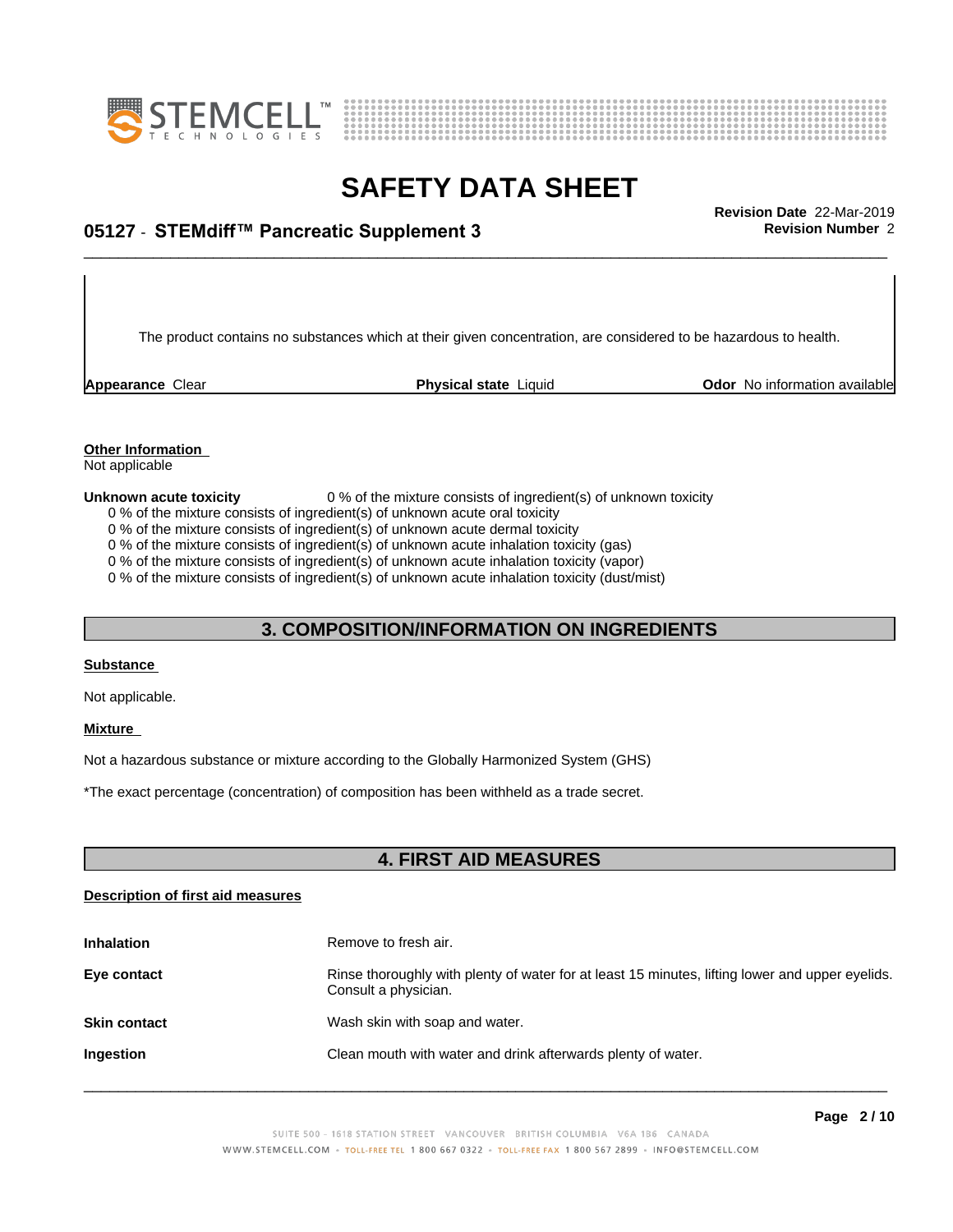



# \_\_\_\_\_\_\_\_\_\_\_\_\_\_\_\_\_\_\_\_\_\_\_\_\_\_\_\_\_\_\_\_\_\_\_\_\_\_\_\_\_\_\_\_\_\_\_\_\_\_\_\_\_\_\_\_\_\_\_\_\_\_\_\_\_\_\_\_\_\_\_\_\_\_\_\_\_\_\_\_\_\_\_\_\_\_\_\_\_\_\_\_\_ **Revision Date** 22-Mar-2019 **05127** - **STEMdiff™ PancreaticSupplement3 Revision Number** 2

| Most important symptoms and effects, both acute and delayed                                               |                                                                                                                                       |
|-----------------------------------------------------------------------------------------------------------|---------------------------------------------------------------------------------------------------------------------------------------|
| <b>Symptoms</b>                                                                                           | No information available.                                                                                                             |
|                                                                                                           | Indication of any immediate medical attention and special treatment needed                                                            |
| Note to physicians                                                                                        | Treat symptomatically.                                                                                                                |
|                                                                                                           | <b>5. FIRE-FIGHTING MEASURES</b>                                                                                                      |
| <b>Suitable Extinguishing Media</b>                                                                       | Use extinguishing measures that are appropriate to local circumstances and the<br>surrounding environment.                            |
| Unsuitable extinguishing media                                                                            | CAUTION: Use of water spray when fighting fire may be inefficient.                                                                    |
| Specific hazards arising from the<br>chemical                                                             | No information available.                                                                                                             |
| <b>Explosion data</b><br>Sensitivity to Mechanical Impact None.<br><b>Sensitivity to Static Discharge</b> | None.                                                                                                                                 |
| Special protective equipment for<br>fire-fighters                                                         | Firefighters should wear self-contained breathing apparatus and full firefighting turnout<br>gear. Use personal protection equipment. |

# **6. ACCIDENTAL RELEASE MEASURES**

**Personal precautions, protective equipment and emergency procedures**

**Personal precautions** Ensure adequate ventilation.

| <b>Environmental precautions</b>                     |                                                                                      |  |
|------------------------------------------------------|--------------------------------------------------------------------------------------|--|
| <b>Environmental precautions</b>                     | See Section 12 for additional Ecological Information.                                |  |
| Methods and material for containment and cleaning up |                                                                                      |  |
| <b>Methods for containment</b>                       | Prevent further leakage or spillage if safe to do so.                                |  |
| Methods for cleaning up                              | Pick up and transfer to properly labeled containers.                                 |  |
| Prevention of secondary hazards                      | Clean contaminated objects and areas thoroughly observing environmental regulations. |  |
|                                                      |                                                                                      |  |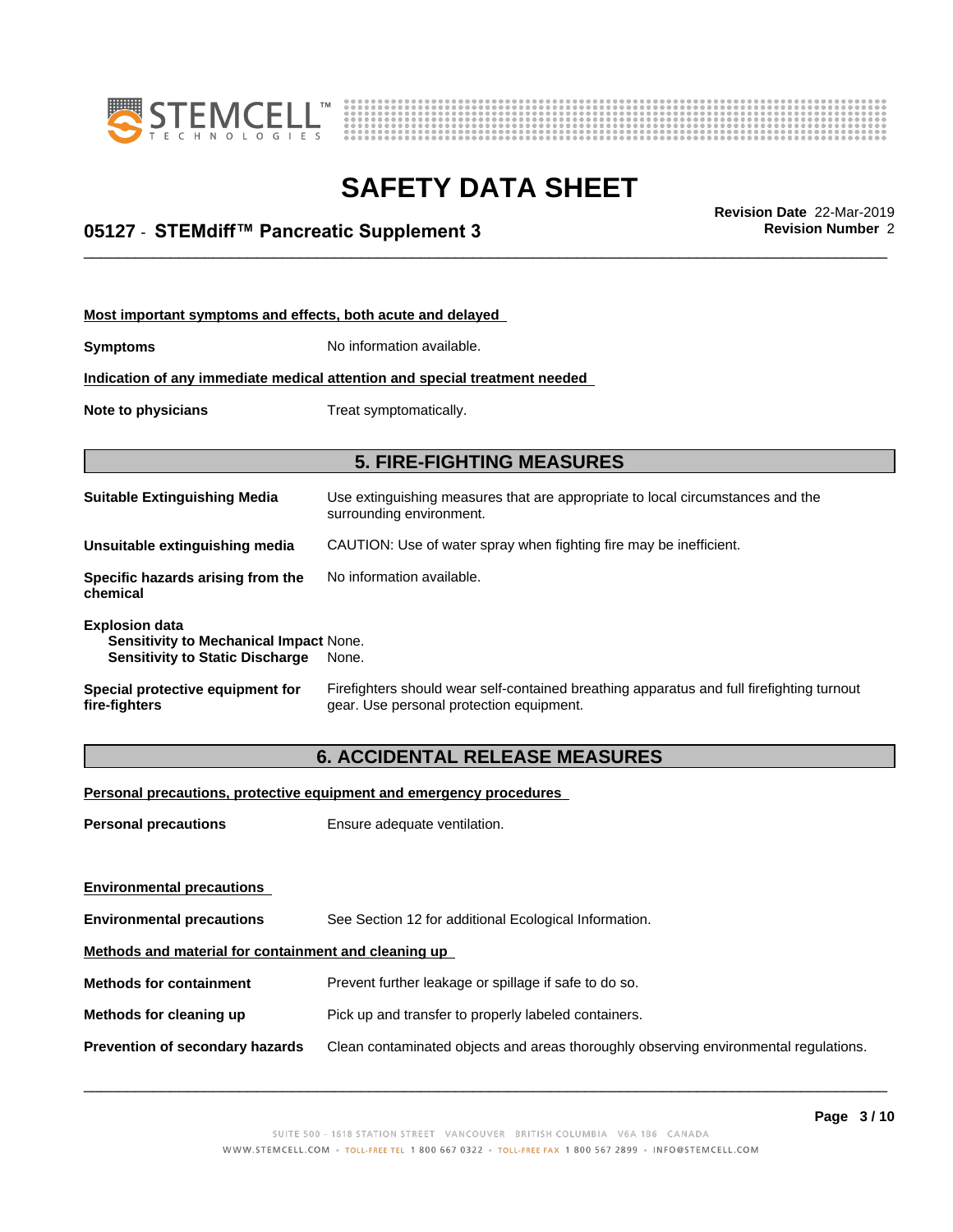



# \_\_\_\_\_\_\_\_\_\_\_\_\_\_\_\_\_\_\_\_\_\_\_\_\_\_\_\_\_\_\_\_\_\_\_\_\_\_\_\_\_\_\_\_\_\_\_\_\_\_\_\_\_\_\_\_\_\_\_\_\_\_\_\_\_\_\_\_\_\_\_\_\_\_\_\_\_\_\_\_\_\_\_\_\_\_\_\_\_\_\_\_\_ **Revision Date** 22-Mar-2019 **05127** - **STEMdiff™ PancreaticSupplement3 Revision Number** 2

**7. HANDLING AND STORAGE Precautions for safe handling Advice on safe handling** Handle in accordance with good industrial hygiene and safety practice. **Conditions for safe storage, including any incompatibilities Storage Conditions** Keep containers tightly closed in a dry, cool and well-ventilated place. **8. EXPOSURE CONTROLS/PERSONAL PROTECTION Control parameters Exposure Limits** This product, as supplied, does not contain any hazardous materials with occupational exposure limits established by the region specific regulatory bodies. **Appropriate engineering controls Engineering controls** Showers Eyewash stations Ventilation systems. **Individual protection measures, such as personal protective equipment Eye/face protection** No special protective equipment required. **Skin and body protection** No special protective equipment required. **Respiratory protection** No protective equipment is needed under normal use conditions. If exposure limits are exceeded or irritation is experienced, ventilation and evacuation may be required. **Other protection** This product contains material derived from human plasma. Donors have been tested and found negative for HIV-1 and -2, hepatitis B, and hepatitis C prior to donation. However, this product should be considered potentially infectious. Use controls and personal protection appropriate for biohazardous infectious materials, as described in: Canadian Biosafety Standards and Guidelines (CBSG), Second Edition. **General hygiene considerations** Handle in accordance with good industrial hygiene and safety practice.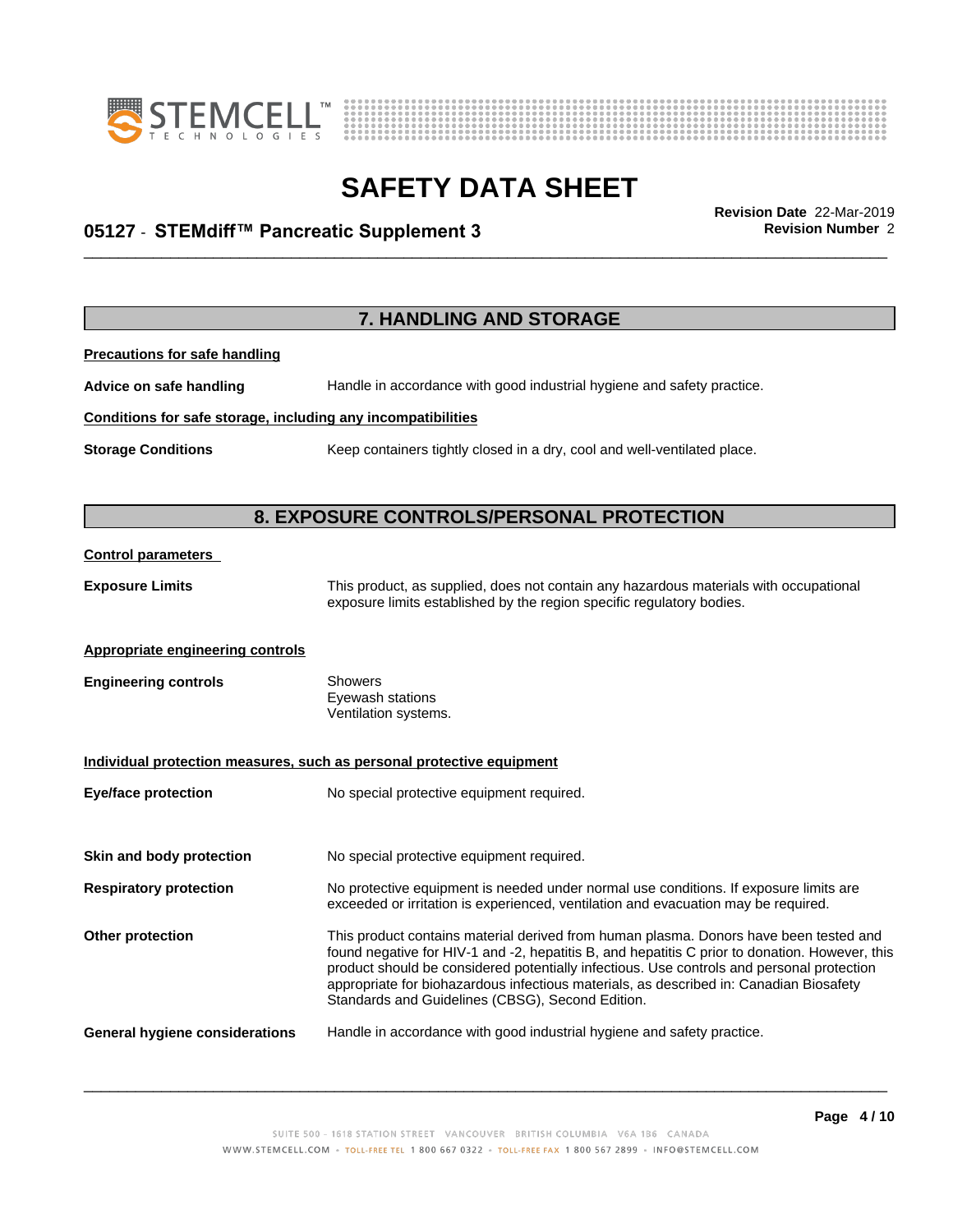



# \_\_\_\_\_\_\_\_\_\_\_\_\_\_\_\_\_\_\_\_\_\_\_\_\_\_\_\_\_\_\_\_\_\_\_\_\_\_\_\_\_\_\_\_\_\_\_\_\_\_\_\_\_\_\_\_\_\_\_\_\_\_\_\_\_\_\_\_\_\_\_\_\_\_\_\_\_\_\_\_\_\_\_\_\_\_\_\_\_\_\_\_\_ **Revision Date** 22-Mar-2019 **05127** - **STEMdiff™ PancreaticSupplement3 Revision Number** 2

# **9. PHYSICAL AND CHEMICAL PROPERTIES**

**Information on basic physical and chemical properties Physical state** Liquid **Appearance** Clear<br> **Color** Color **Color** yellow

#### **Explosive properties**<br> **Oxidizing properties**<br>
No information available **Oxidizing properties Property Calles Values Values**<br> **Property Called All Remarks • Method**<br> **PH** Mone known **Melting point / freezing point** No data available None known<br> **Boiling point / boiling range** No data available None known **Boiling point / boiling range** No data available None known<br> **Flash point None known**<br>
No data available None known **Flash point** No data available **Evaporation rate** *rate* No data available **None known Flammability (solid, gas)** No data available None known **Flammability Limit in Air None known None known Upper flammability limit:** No data available **Lower flammability limit:** No data available **Vapor pressure** 1980 in the Modata available 1980 in the None known<br> **Vapor density** 1980 in the None Known None known in the None known None known **Vapor density No data available and the Choice of Choice Algebra 2016** None known<br> **Relative density No data available None known Relative density Water solubility No data available None known Solubility in other solvents** No data available None known **Partition coefficient**<br> **Autoignition temperature**<br>
No data available None Known<br>
None known **Autoignition temperature** Mo data available Mone known<br> **Decomposition temperature** No data available None known **Decomposition temperature** No data available None known<br> **Kinematic viscosity** No data available None known **Kinematic viscosity** No data available<br> **Dynamic viscosity** No data available **Dynamic** viscosity

**Other Information**

# **Odor Odor** No information available<br> **Odor threshold No information available No information available**

# **PH** No data available **None known**<br>
No data available None known

**Softening point** No information available **Molecular weight** No information available **Molecular formula** No information available **VOC Content (%)** No information available **Liquid Density** No information available **Bulk density** No information available

None known

# **10. STABILITY AND REACTIVITY**

**Reactivity** No information available. **Chemical stability** Stable under normal conditions. **Possibility of hazardous reactions** None under normal processing.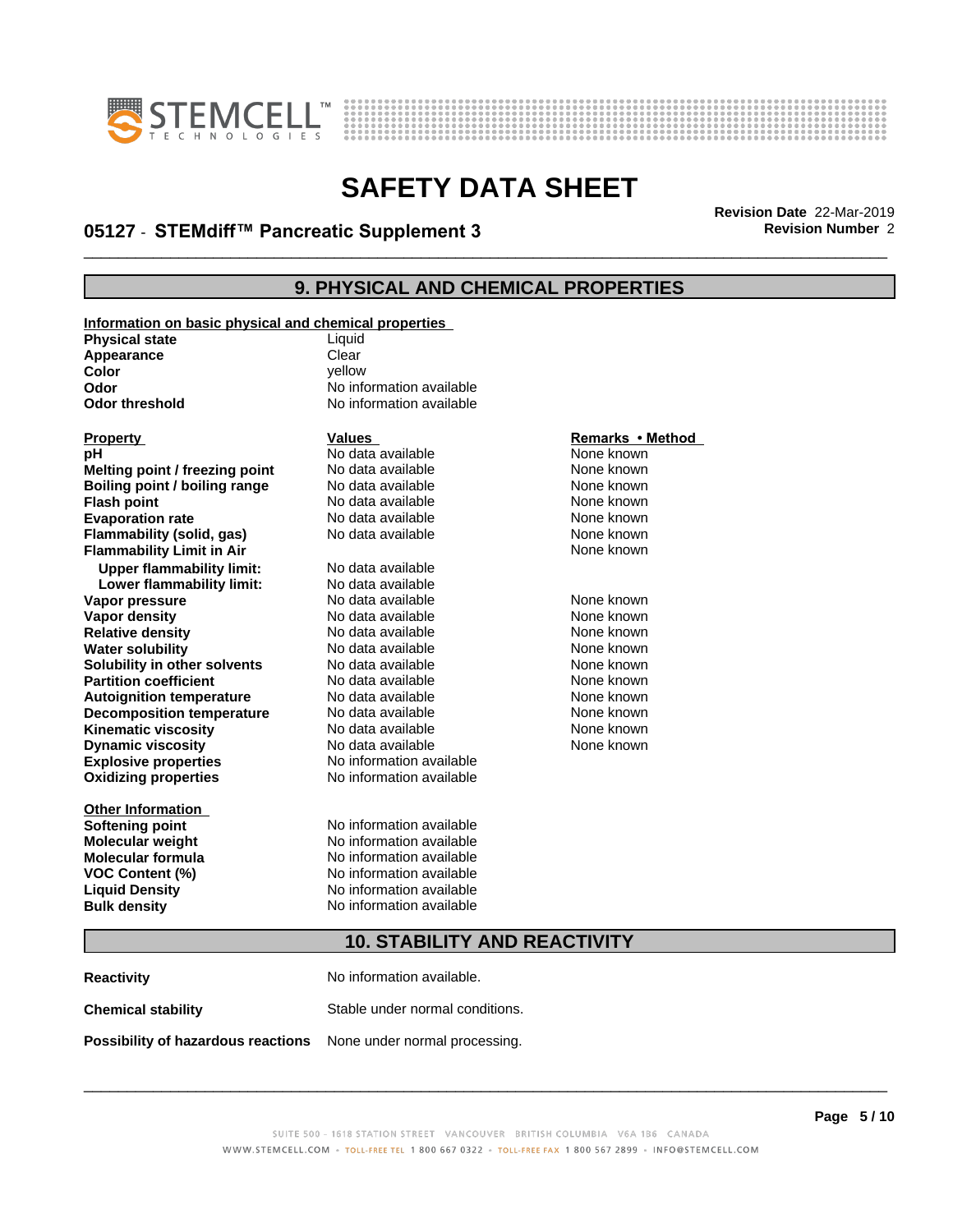



# \_\_\_\_\_\_\_\_\_\_\_\_\_\_\_\_\_\_\_\_\_\_\_\_\_\_\_\_\_\_\_\_\_\_\_\_\_\_\_\_\_\_\_\_\_\_\_\_\_\_\_\_\_\_\_\_\_\_\_\_\_\_\_\_\_\_\_\_\_\_\_\_\_\_\_\_\_\_\_\_\_\_\_\_\_\_\_\_\_\_\_\_\_ **Revision Date** 22-Mar-2019 **05127** - **STEMdiff™ PancreaticSupplement3 Revision Number** 2

- **Conditions to avoid** None known based on information supplied.
- **Incompatible materials** None known based on information supplied.

**Hazardous decomposition products** None known based on information supplied.

# **11. TOXICOLOGICAL INFORMATION**

# **Information on likely routes of exposure**

**Product Information**

| <b>Inhalation</b>   | Specific test data for the substance or mixture is not available. |
|---------------------|-------------------------------------------------------------------|
| Eye contact         | Specific test data for the substance or mixture is not available. |
| <b>Skin contact</b> | Specific test data for the substance or mixture is not available. |
| Ingestion           | Specific test data for the substance or mixture is not available. |

# **<u>Symptoms related to the physical, chemical and toxicological characteristics</u>**

**Symptoms** No information available.

#### **Numerical measures of toxicity**

# **Acute toxicity**

**Unknown acute toxicity** 0 % of the mixture consists of ingredient(s) of unknown toxicity

0 % of the mixture consists of ingredient(s) of unknown acute oral toxicity

 $0$  % of the mixture consists of ingredient(s) of unknown acute dermal toxicity

0 % of the mixture consists of ingredient(s) of unknown acute inhalation toxicity (gas)

0 % of the mixture consists of ingredient(s) of unknown acute inhalation toxicity (vapor)

0 % of the mixture consists of ingredient(s) of unknown acute inhalation toxicity (dust/mist)

## **Delayed and immediate effects as well as chronic effects from short and long-term exposure**

| Skin corrosion/irritation         | No information available. |
|-----------------------------------|---------------------------|
| Serious eye damage/eye irritation | No information available. |
| Respiratory or skin sensitization | No information available. |
| Germ cell mutagenicity            | No information available. |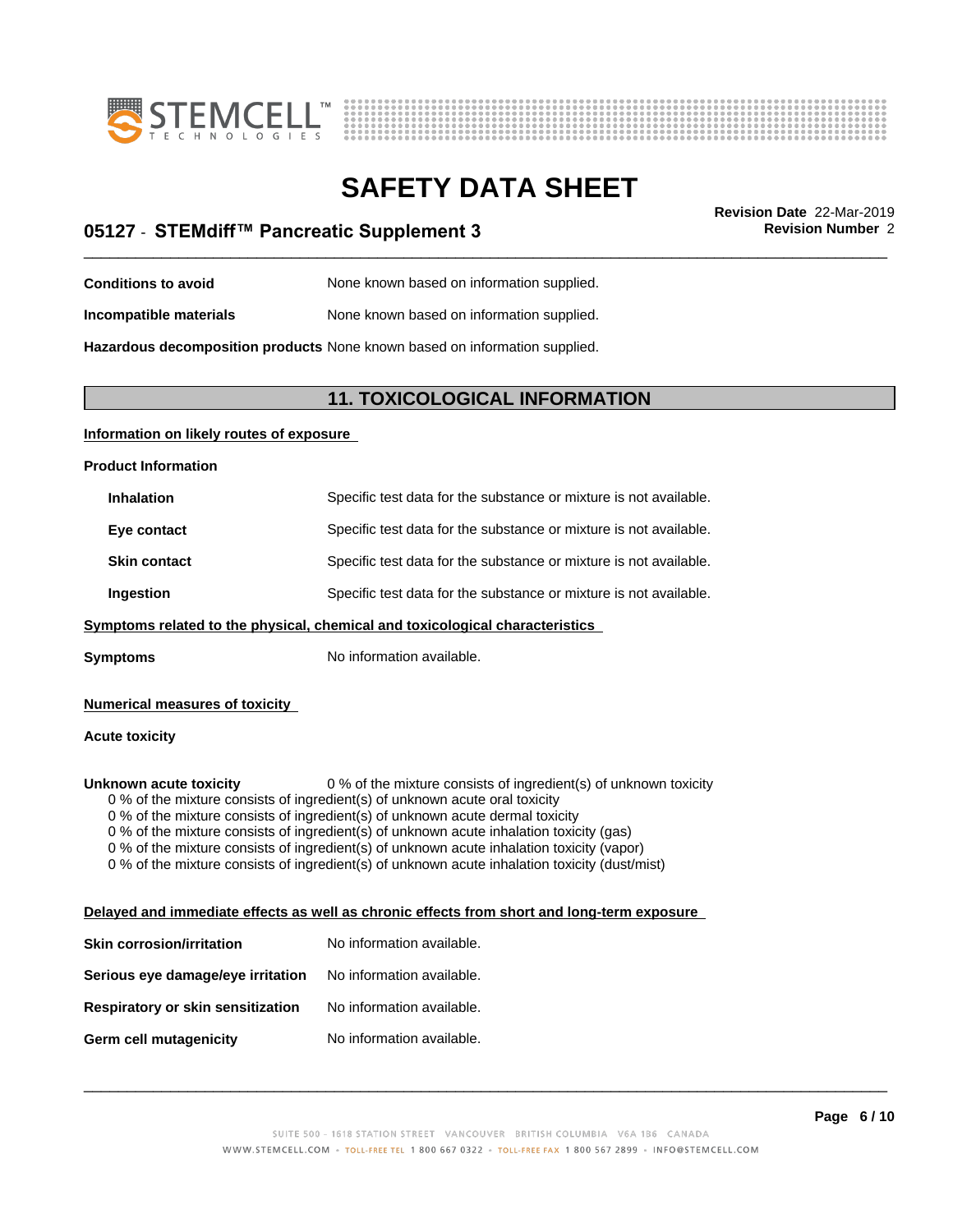



# \_\_\_\_\_\_\_\_\_\_\_\_\_\_\_\_\_\_\_\_\_\_\_\_\_\_\_\_\_\_\_\_\_\_\_\_\_\_\_\_\_\_\_\_\_\_\_\_\_\_\_\_\_\_\_\_\_\_\_\_\_\_\_\_\_\_\_\_\_\_\_\_\_\_\_\_\_\_\_\_\_\_\_\_\_\_\_\_\_\_\_\_\_ **Revision Date** 22-Mar-2019 **05127** - **STEMdiff™ PancreaticSupplement3 Revision Number** 2

| Carcinogenicity                 | No information available. |
|---------------------------------|---------------------------|
| <b>Reproductive toxicity</b>    | No information available. |
| <b>STOT - single exposure</b>   | No information available. |
| <b>STOT - repeated exposure</b> | No information available. |
| <b>Aspiration hazard</b>        | No information available. |

# **12. ECOLOGICAL INFORMATION**

| <b>Ecotoxicity</b>            |                                    |
|-------------------------------|------------------------------------|
| Persistence and degradability | No information available.          |
| <b>Bioaccumulation</b>        | There is no data for this product. |
| Other adverse effects         | No information available.          |

# **13. DISPOSAL CONSIDERATIONS**

| Waste treatment methods                |                                                                                                                    |
|----------------------------------------|--------------------------------------------------------------------------------------------------------------------|
| Waste from residues/unused<br>products | Dispose of in accordance with local regulations. Dispose of waste in accordance with<br>environmental legislation. |
| Contaminated packaging                 | Do not reuse empty containers.                                                                                     |

# **14. TRANSPORT INFORMATION**

| <b>DOT</b> | Not regulated |
|------------|---------------|
| <b>TDG</b> | Not regulated |
| <b>MEX</b> | Not regulated |
| ICAO (air) | Not regulated |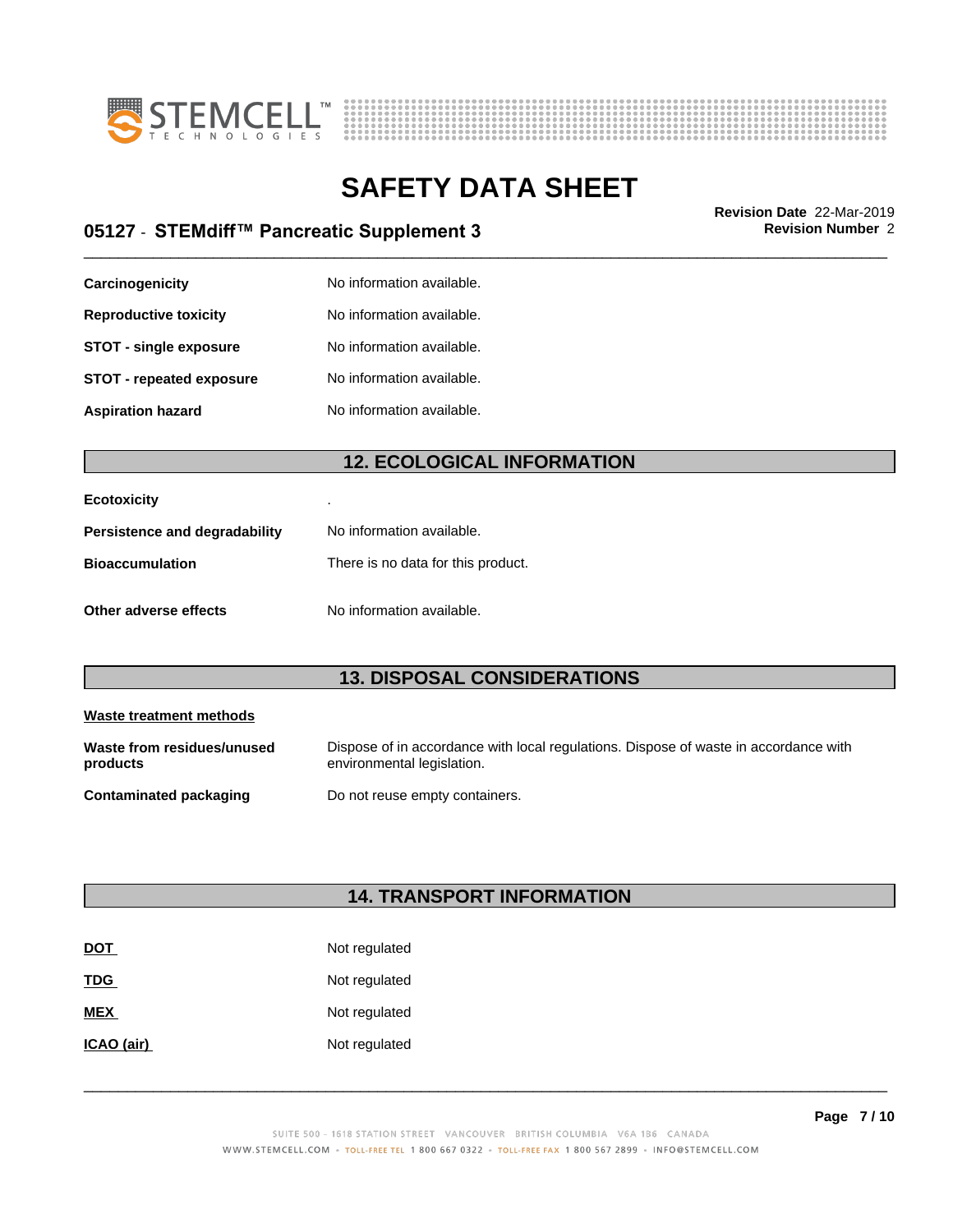



# \_\_\_\_\_\_\_\_\_\_\_\_\_\_\_\_\_\_\_\_\_\_\_\_\_\_\_\_\_\_\_\_\_\_\_\_\_\_\_\_\_\_\_\_\_\_\_\_\_\_\_\_\_\_\_\_\_\_\_\_\_\_\_\_\_\_\_\_\_\_\_\_\_\_\_\_\_\_\_\_\_\_\_\_\_\_\_\_\_\_\_\_\_ **Revision Date** 22-Mar-2019 **05127** - **STEMdiff™ PancreaticSupplement3 Revision Number** 2

| IATA        | Not regulated |
|-------------|---------------|
| <b>IMDG</b> | Not regulated |
| <u>RID</u>  | Not regulated |
| <b>ADR</b>  | Not regulated |
| <b>ADN</b>  | Not regulated |

# **15. REGULATORY INFORMATION**

| TSCA<br>Does not comply<br><b>DSL/NDSL</b><br>Does not comply<br><b>EINECS/ELINCS</b><br>Does not comply<br>Does not comply<br>ENCS<br>IECSC<br>Does not comply<br>Does not comply<br>KECL<br>PICCS<br>Does not comply<br>AICS<br>Does not comply | International Inventories |  |
|---------------------------------------------------------------------------------------------------------------------------------------------------------------------------------------------------------------------------------------------------|---------------------------|--|
|                                                                                                                                                                                                                                                   |                           |  |
|                                                                                                                                                                                                                                                   |                           |  |
|                                                                                                                                                                                                                                                   |                           |  |
|                                                                                                                                                                                                                                                   |                           |  |
|                                                                                                                                                                                                                                                   |                           |  |
|                                                                                                                                                                                                                                                   |                           |  |
|                                                                                                                                                                                                                                                   |                           |  |
|                                                                                                                                                                                                                                                   |                           |  |

 **Legend:**

 **TSCA** - United States Toxic Substances Control Act Section 8(b) Inventory

 **DSL/NDSL** - Canadian Domestic Substances List/Non-Domestic Substances List

 **EINECS/ELINCS** - European Inventory of Existing Chemical Substances/European List of Notified Chemical Substances

 **ENCS** - Japan Existing and New Chemical Substances

 **IECSC** - China Inventory of Existing Chemical Substances

 **KECL** - Korean Existing and Evaluated Chemical Substances

 **PICCS** - Philippines Inventory of Chemicals and Chemical Substances

 **AICS** - Australian Inventory of Chemical Substances

# **US Federal Regulations**

#### **SARA 313**

Section 313 of Title III of the Superfund Amendments and Reauthorization Act of 1986 (SARA). This product does not contain any chemicals which are subject to the reporting requirements of the Act and Title 40 of the Code of Federal Regulations, Part 372.

# **SARA 311/312 Hazard Categories**

| <b>Acute health hazard</b>        | N٥ |
|-----------------------------------|----|
| <b>Chronic Health Hazard</b>      | No |
| Fire hazard                       | N٥ |
| Sudden release of pressure hazard | N٥ |
| <b>Reactive Hazard</b>            | Nο |

# **CWA (Clean WaterAct)**

This product does not contain any substances regulated as pollutants pursuant to the Clean Water Act (40 CFR 122.21 and 40 CFR 122.42).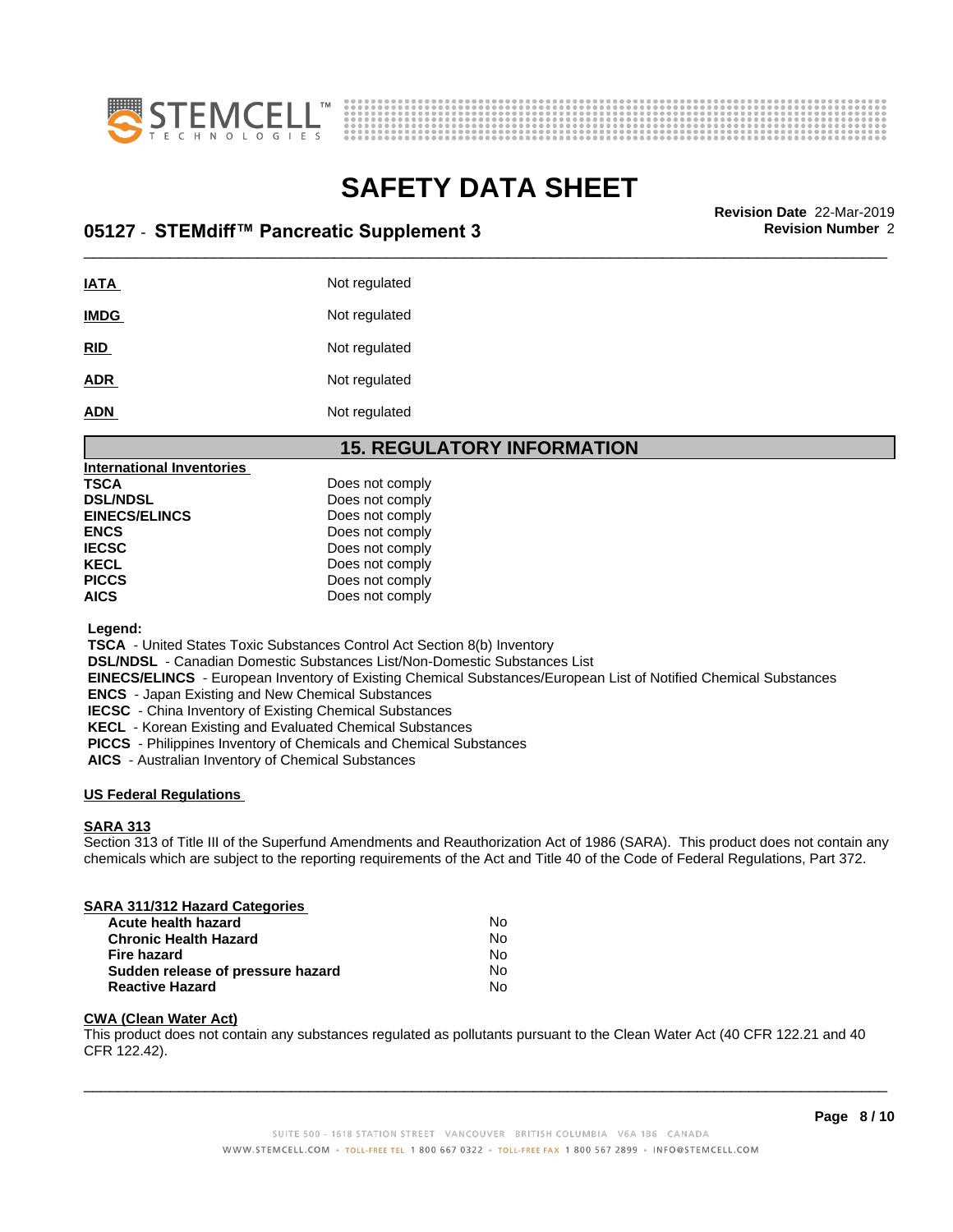



# \_\_\_\_\_\_\_\_\_\_\_\_\_\_\_\_\_\_\_\_\_\_\_\_\_\_\_\_\_\_\_\_\_\_\_\_\_\_\_\_\_\_\_\_\_\_\_\_\_\_\_\_\_\_\_\_\_\_\_\_\_\_\_\_\_\_\_\_\_\_\_\_\_\_\_\_\_\_\_\_\_\_\_\_\_\_\_\_\_\_\_\_\_ **Revision Date** 22-Mar-2019 **05127** - **STEMdiff™ PancreaticSupplement3 Revision Number** 2

## **CERCLA**

This material, as supplied, does not contain any substances regulated as hazardous substances under the Comprehensive Environmental Response Compensation and Liability Act (CERCLA) (40 CFR 302) or the Superfund Amendments and Reauthorization Act (SARA) (40 CFR 355). There may be specific reporting requirements at the local, regional, or state level pertaining to releases of this material.

#### **US State Regulations**

#### **California Proposition 65**

This product contains the following Proposition 65 chemicals.

| Chemical name  | California Proposition 65 |
|----------------|---------------------------|
| Frade secret - | Carcinogen                |
|                | Developmental             |
| Trade secret - | Carcinogen                |

#### **U.S. State Right-to-Know Regulations**

#### **US State Regulations**

| Chemical name      | New Jersey | <b>Massachusetts</b> | Pennsylvania |
|--------------------|------------|----------------------|--------------|
| Water<br>7732-18-5 |            |                      |              |
| Trade secret       |            | ۰                    |              |
| Trade secret       |            | ,,                   |              |

#### **U.S. EPA Label Information**

**EPA Pesticide Registration Number** Not applicable

# **16. OTHER INFORMATION, INCLUDING DATE OF PREPARATION OF THE LAST REVISION**

**Prepared By, State Control. STEMCELL Technologies Canada Inc.** Canada Inc.

**Revision Date** 22-Mar-2019

**Revision Note** Noinformation available.

**Disclaimer**

The information provided in this Safety Data Sheet is correct to the best of our knowledge, information and belief at the date of its publication. The information given is designed only as a guidance for safe handling, use, processing, storage, transportation, disposal and release and is not to be considered a warranty or quality specification. The information relates only to the specific material designated and may not be valid for such material used in combination with any other